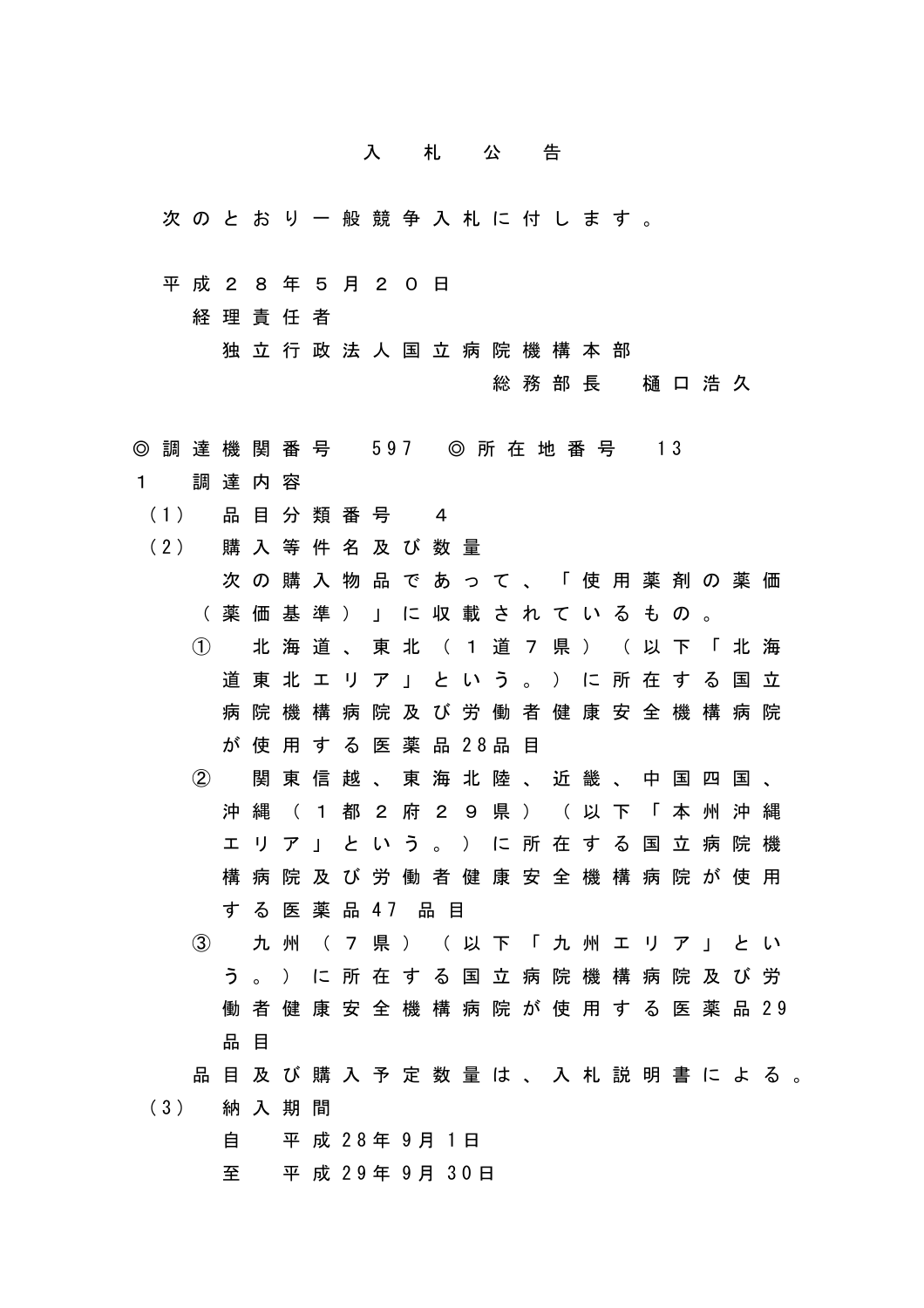- (4) 納 入 場 所 独 立 行 政 法 人 国 立 病 院 機 構 北 海 道 が ん セ ン タ ー ほ か 171病 院
- (5) 入 札 方 法
	- ① (2 )で 示 す 医 薬 品 を 区 分 ご と に 取 り ま と めたもの (以下「医薬品群」という。) を 入札エリアごとにそれぞれ入札に付する。 ② 入札金額については、納入に要する一切 の費用を織り込んだ上で医薬品群ごとにそ れぞれの医薬品目の単価を記載すること。 ③ 入札単価については、消費税に係る課税 事業者であるか免税事業者であるかを問わ ず、見積もった契約金額の108分の10 0に相当する金額を記載すること。 ④ 落札者の決定については、②の単価に当 該金額の8パーセントに相当する額を加算 した金額に当機構が提示する品目ごとの予 定数量を乗じて算出した額の医薬品群ごと の総価 (当該金額に1円未満の端数がある ときは、その端数金額を切り捨てるものと する。)をもって評価するので、入札者は、 消費税に係る課税事業者であるか免税事業 者であるかを問わず、見積もり金額入札書 に総価(8パーセントに相当する額を加算 した金額)を記載すること。
- (6) そ の 他 独 立 行 政 法 人 国 立 病 院 機 構 契 約 事 務 取 扱 細 則 (以 下 、 「 契 約 細 則 」 と い う 。 )第 22条 の 規 定 に 基 づ き 単 価 契 約 と す る 。

## 2 競争参加資格

(1) 契 約 細 則 第 5 条 の 規 定 に 該 当 し な い 者 で あ ること。なお、未成年者、被保佐人又は被補 助人であっても、契約締結のために必要な同 意 を 得 て い る も の は 、 同 条 中 、 特 別 の 理 由 が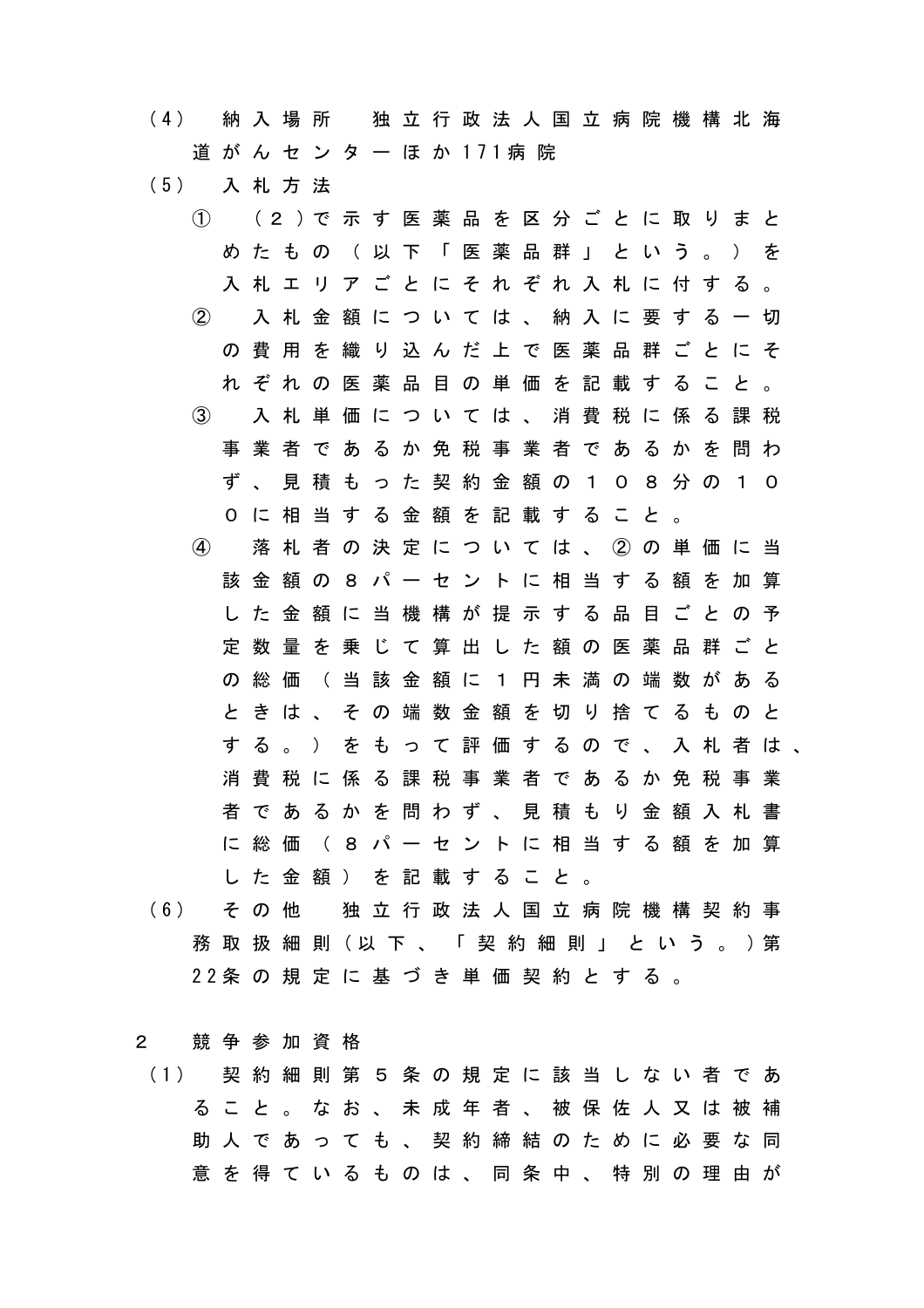ある場合に該当する。

- (2) 契 約 細 則 第 6 条 の 規 定 に 該 当 し な い 者 で あ ること。
- (3) 厚 生 労 働 省 競 争 参 加 資 格 ( 全 省 庁 統 一 資 格)において「物品の販売」のA、B又はC の等級に格付され、北海道東北エリアにおい ては北海道・東北地域及び関東・甲信越地域 の競争参加資格を有する者、本州沖縄エリア においては、関東・甲信越地域、東海・北陸 地域、近畿地域、中国・四国地域及び九州・ 沖縄地域の競争参加資格を有する者、九州エ リアにおいては、九州・沖縄地域の競争参加 資格を有する者であること。ただし、業務提 携 等 の 代 理 店 等 に よ る 対 応 で も 可 と す る 。 な お 、 当 該 競 争 参 加 資 格 に つ い て は 、 平 成 26年 3 月 28日 付 号 外 政 府 調 達 第 57号 の 官 報 の 競 争 参加者の資格に関する公示の別表に掲げる申 請受付窓口において随時受け付けている。 (4) 医 薬 品 、 医 療 機 器 等 の 品 質 、 有 効 性 及 び 安 全性の確保等に関する法律に基づいて医薬品 の一般販売業の許可を受けていることを証明 した者であること。
- (5) 購 入 さ れ る 医 薬 品 を 経 理 責 任 者 が 指 定 す る 日時、場所に十分に納品することができるこ とを証明した者であること。
- (6) 契 約 細 則 第 4 条 の 規 定 に 基 づ き 、 経 理 責 任 者が定める資格を有する者であること。

3 入札書の提出場所等

- (1) 入 札 書 の 提 出 場 所 、 契 約 条 項 を 示 す 場 所 、 入札説明書の交付場所及び問い合わせ先  $\overline{7}$  152 - 8621
	- 東 京 都 目 黒 区 東 が 丘 2 丁 目 5 番 21号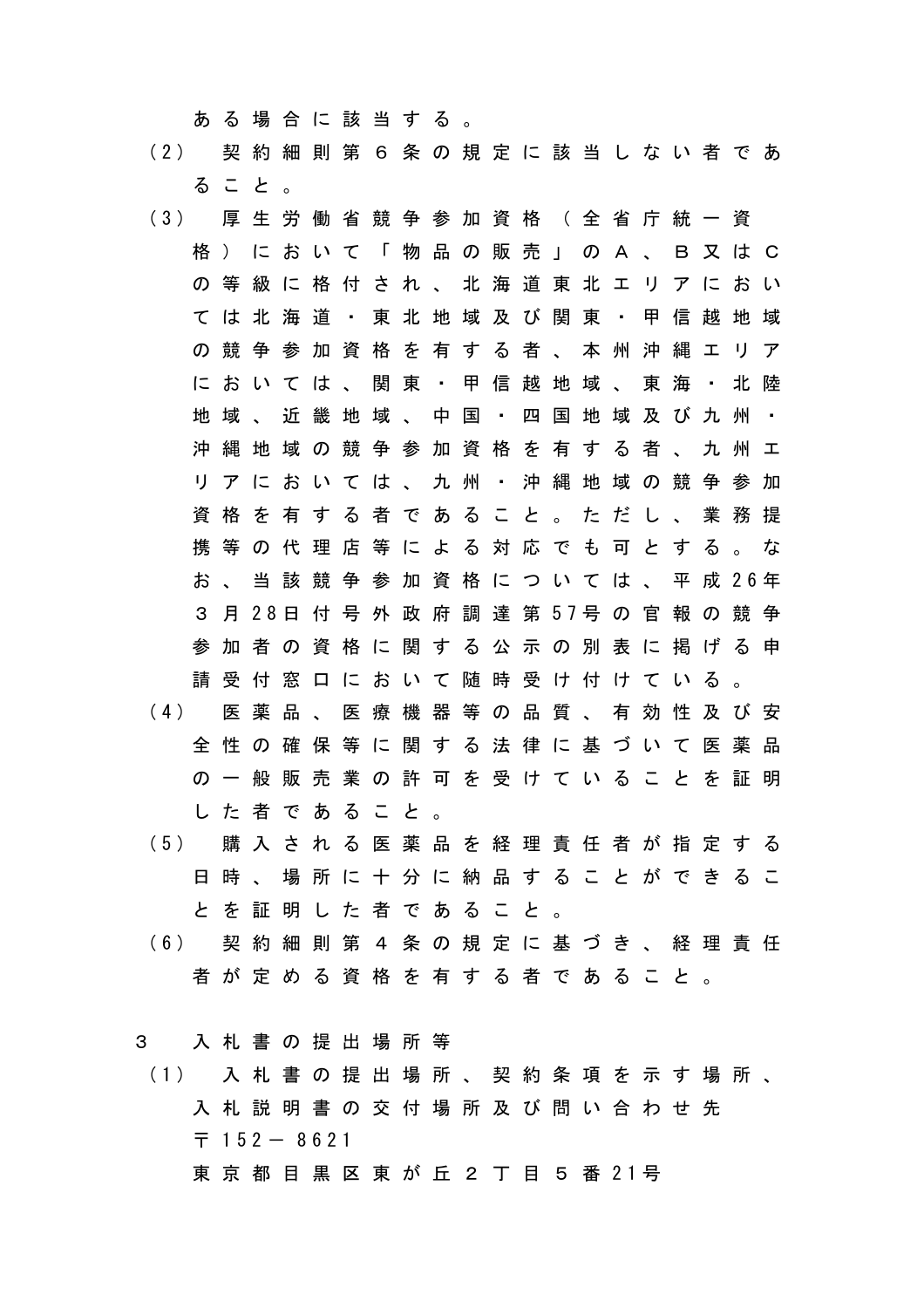独立行政法人国立病院機構本部企画経営部 指導課 調達契約係長 髙木 庸介 電話 03- 5712- 5065

- (2) 入 札 説 明 会 の 日 時 及 び 場 所 等 平 成 28年 6月 2日 13時 30分 独立行政法人国立病院機構本部(3F)会 議 室 32
- (3) 入 札 書 の 受 領 期 限 自 官報掲載日 至 平 成 28年 7月 11日 15時 00分
- (4) 開 札 の 場 所 独立行政法人国立病院機構本部(3F)会 議 室 32
- (5) 開 札 の 日 時 全エリア 平 成 28年 7月 12日 13時 30分
- 4 その他
- (1) 契 約 手 続 に お い て 使 用 す る 言 語 及 び 通 貨 日本語及び日本国通貨。
- (2) 入 札 保 証 金 及 び 契 約 保 証 金 免 除

(3) 入 札 者 に 要 求 さ れ る 事 項 この一般競争に参加を希望する者は、封印 し た 入 札 書 に 2 (3 )か ら (5 )の 証 明 と な る も のを添付して入札書の受領期間内までに提出 しなければならない。

なお、入札者は、開札日の前日までの間に おいて、経理責任者から上記証明となるもの について説明を求められた場合はそれに応じ なければならない。

(4) 入 札 の 無 効 本公告に示した競争参加資格のない者の提 出した入札書、入札者に求められる義務を履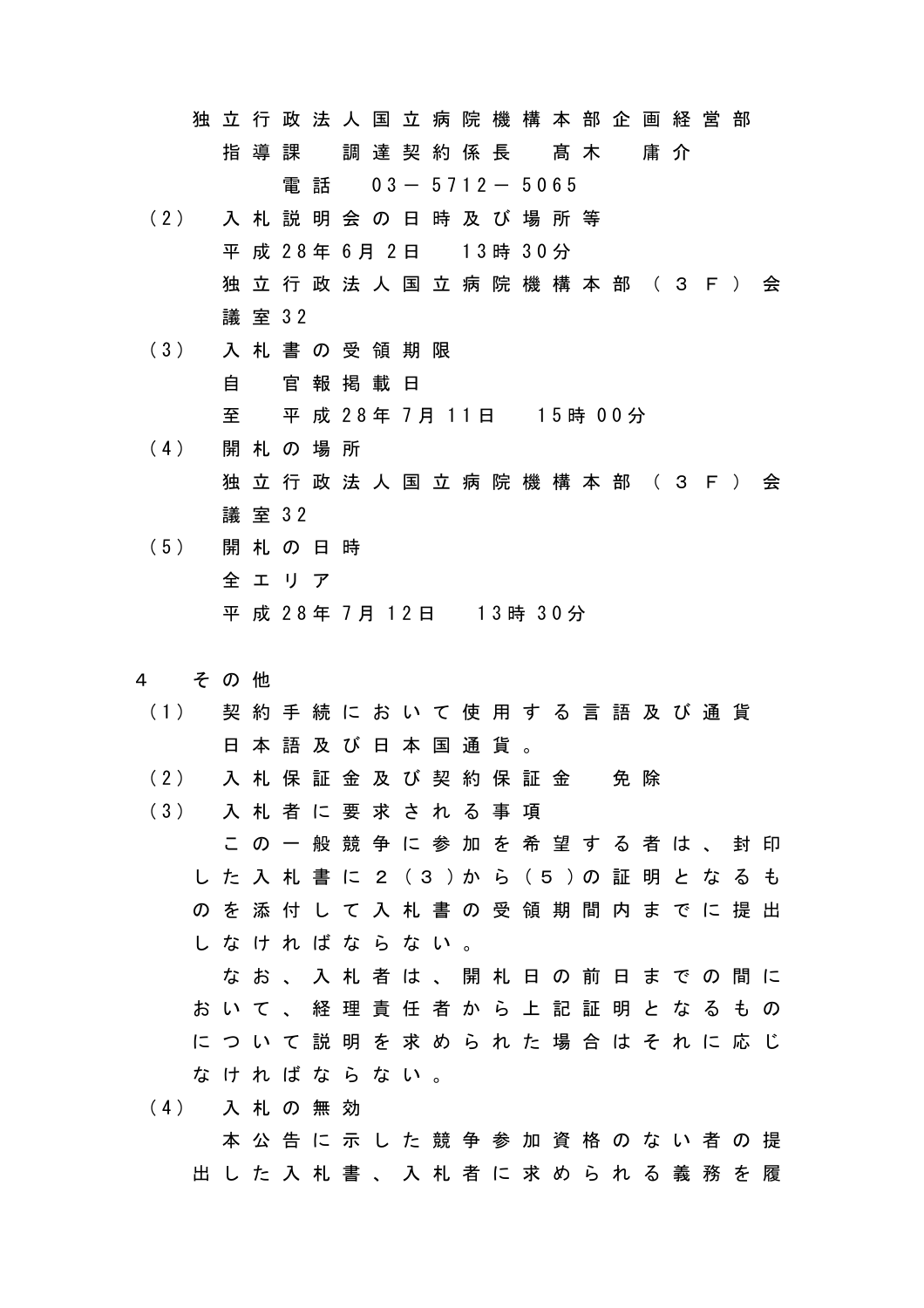行しなかった者の提出した入札書は無効とす る 。

- (5) 契 約 書 作 成 の 要 否 要
- (6) 落 札 者 の 決 定 方 法 契 約 細 則 第 21条 の 規 定 に 基 づ い て 作 成 さ れ た予定価格(総価)の制限の範囲内で最低の 価格をもって有効な入札を行った入札者を落 札者とする。
- (7) 詳 細 は 入 札 説 明 書 に よ る 。
- 5 Summary
	- (1) Official in charge of disbursement of the procuring entity: Hirohisa Higuchi, Director, General Affairs Department, N ational Hospital Organization Headquarters
	- (2) Classification of the products to be procured:4
	- (3) Nature and quantity of the products to be purchased: Medicine Supplies, Hokkaido-Tohoku area 28 items,Honsyu-Okinawa area 47 items,Kyushu area 29 items.
	- (4) Delivery period: From September 1, 2016 to September 30, 2017
	- (5) Delivery place:National Hospital Organization Hokkaido Cancer Center and others 171 hospitals
	- (6) Qualification for participating in the tendering procedures: Suppliers eligible for participating in the proposed tender are those who shall:
		- ① not come under Article 5 of the Regul-